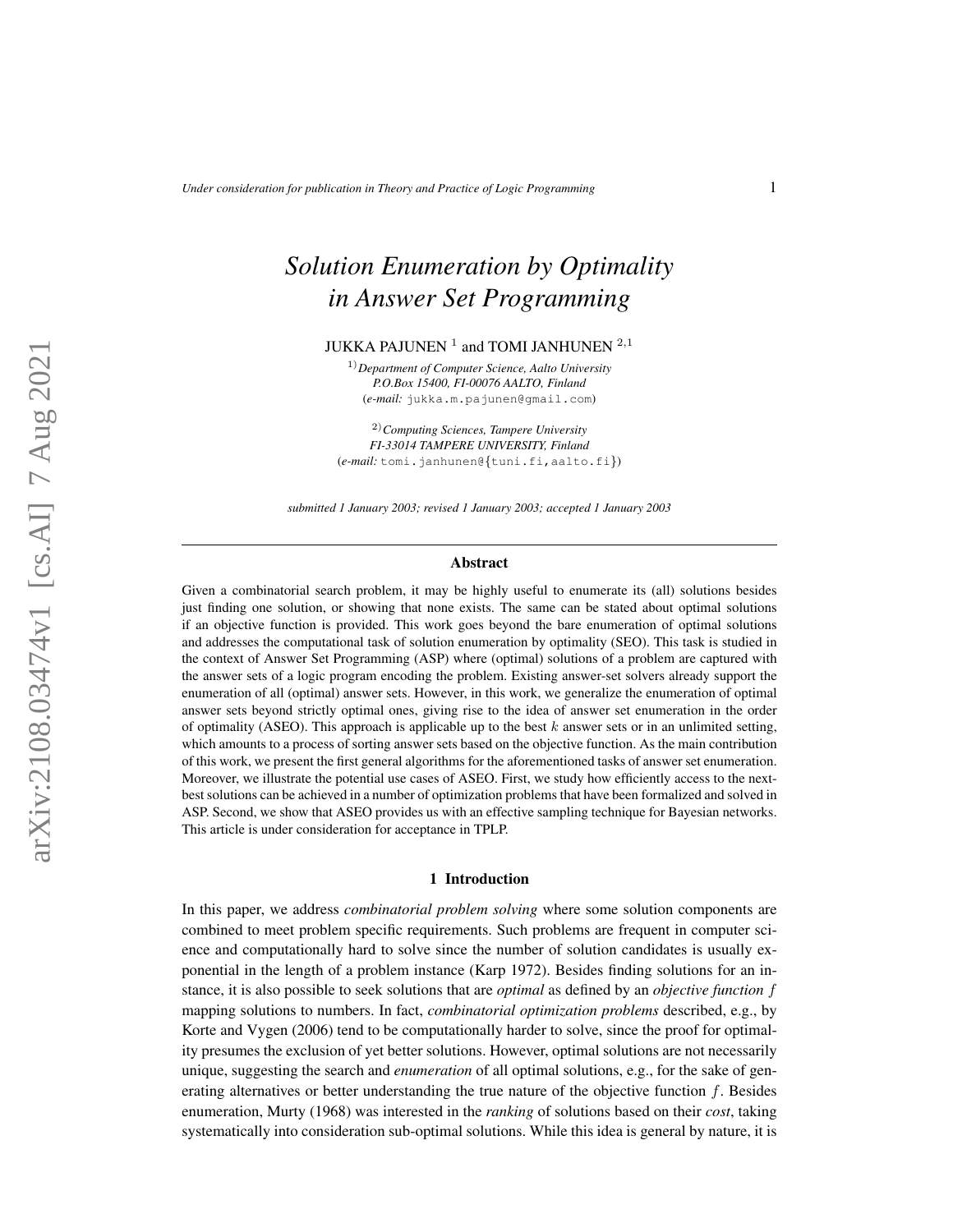applied to a specific problem where cost-optimal assignments are sought based on a cost matrix. If, in addition, a bound  $k$  on the number of solutions is introduced, we arrive at the identification of the best  $k$  solutions as in the case of the shortest path problem studied by Lawler [\(1972\)](#page-15-3).

In this work, we adopt the ideas discussed above and concentrate on the enumeration of optimal solutions but also take recursively into consideration sub-optimal but *next-best* solutions according to f. This gives rise to a systematic procedure that we coin as *solution enumeration by optimality* (SEO) which can also be understood as *sorting* solutions by their values obtained from the objective function. Since the underlying solution space is usually worst-case exponential, it is immediate that SEO poses computational challenges in general. For simplicity, we confine our attention to problems and solving paradigms yielding *finite* solution spaces in this work.

Besides tailoring native search algorithms, one viable way to solve combinatorial (optimization) problems is to describe their solutions in terms of constraints and to use existing solver technology for the search of actual solutions. To this end, well-known approaches are *(maximum) Boolean satisfiability* (SAT/MaxSAT) [\(Biere et al. 2009\)](#page-14-0), *integer linear programming* (ILP), *constraint programming* (CP) [\(Rossi et al. 2006\)](#page-15-4), and *answer set programming* (ASP) [\(Brewka et al.](#page-15-5) [2011\)](#page-15-5) with *optimization* [\(Simons et al. 2002;](#page-15-6) [Brewka et al. 2003\)](#page-15-7). While the number of solutions is generally unbounded in ILP, MaxSAT, CP, and ASP yield finite solution spaces in their standard use cases, hence enabling the exhaustive enumeration of all solutions in finite time.

As regards systematic solution enumeration, ASP offers somewhat better premises, since a typical ASP encoding aims at a one-to-one correspondence between solutions and answer sets. Gebser et al. [\(2007a\)](#page-15-8) present dedicated algorithms for answer set enumeration (ASE) that are able to operate in *polynomial space* and to *project* answer sets with respect to a user-defined signature. Furthermore, in the presence of an objective function, the enumeration of optimal answer sets (ASO) is similarly feasible, once the respective optimum value of the objective function has been determined. In contrast, the enumeration features of contemporary SAT/MaxSAT solvers are quite limited although the algorithmic ideas are described by Gebser et al. [\(2009\)](#page-15-9). For this reason, we concentrate on ASP solvers that natively support *solution enumeration* (SE) and the *enumeration* of *optimal solutions* (SO) as discussed above, but not SEO in any systematic way.

Our main goal is to combine both answer set enumeration (ASE) and the enumeration of optimal answer sets (ASO) as the task of enumerating answer sets in the order of optimality as determined by an objective function f. In ASP, such functions are usually *pseudo-Boolean expressions* that assign integer weights to literals. The outcome, i.e., *answer set enumeration by optimality* (ASEO) realizes SEO under the view that answer sets bijectively capture the solutions of a problem being solved. In the sequel, we will explore ways to extend ASO procedures such that after enumerating all optimal solutions the search is continued to enumerate next-best solutions, and so on. Basically, this is achieved by performing ASO recursively but a careless implementation of this strategy may jeopardize the desired (polynomial) consumption of space.

When it comes to the enumeration of answer sets S as guided by an objective function  $f(S)$ , we will explore two mainstream approaches. The first aims at enumerating all answer sets unless the enumeration procedure is interrupted by the user. The second presumes a parameter  $k$  that gives the number of answer sets to be enumerated and, thereafter, the best  $k$  answer sets  $S$  are sought given  $f(S)$ . The latter approach opens up new possibilities for organizing ASEO when k is small enough for storing intermediate solutions in memory. To realize these two approaches, we will deploy existing enumeration and optimization algorithms of Gebser et al. [\(2007a\)](#page-15-8) and their implementations in the *Clingo* system. The main contributions of our work are: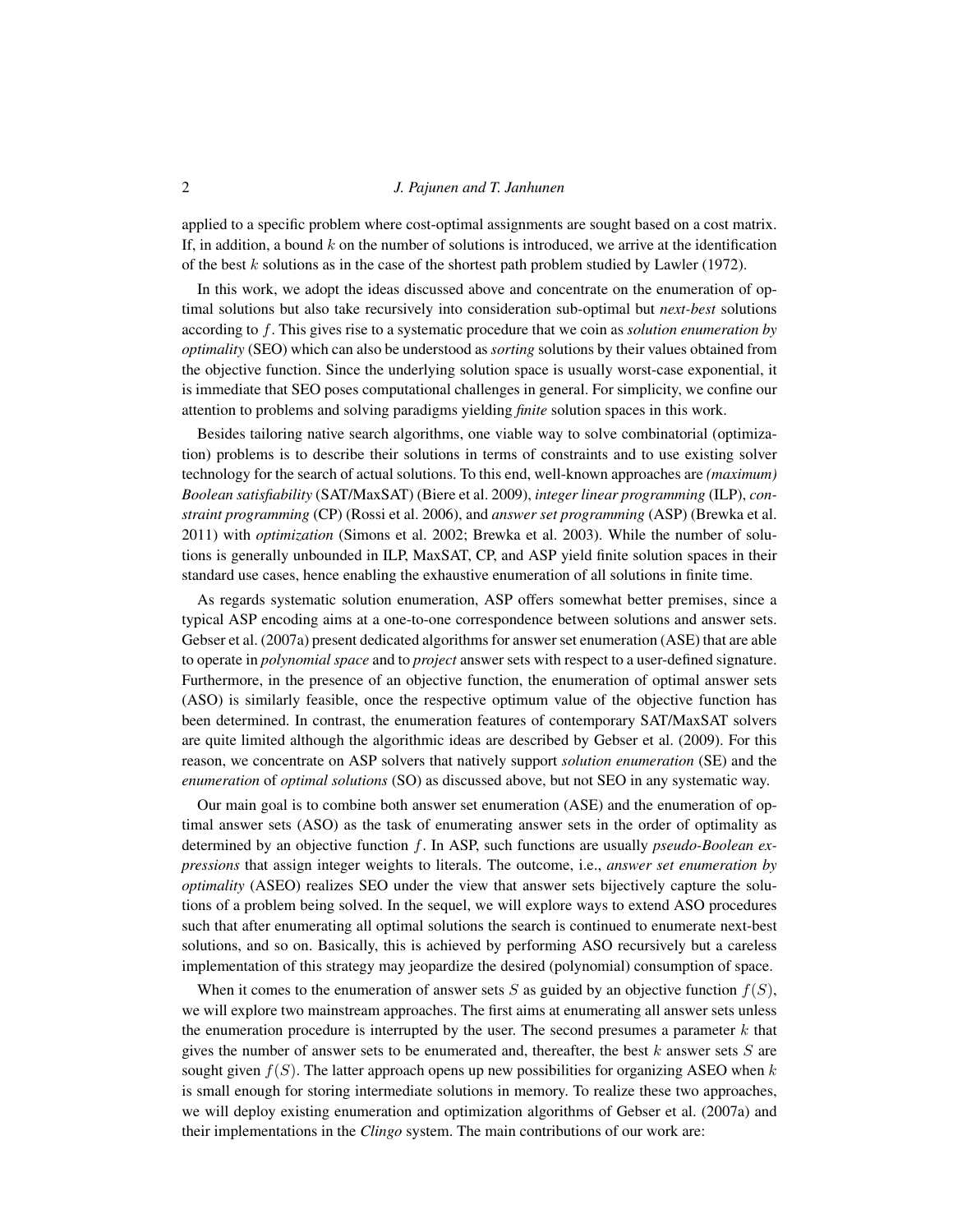- 1. The concept of *answer set enumeration by optimality* (ASEO) as a process where answer sets S are produced in an order determined by an objective function  $f(S)$ .
- 2. Relating ASE, ASO, and ASEO from the perspective of computational complexity.
- 3. The development of basic algorithms that implement ASEO either in limited settings (the best k answer sets) or without limitation (sorting answer sets subject to  $f$ ).
- 4. An experimental evaluation of algorithms using ASP encodings of optimization problems.
- 5. Demonstrating the potential of ASEO in *sampling* guided by objective functions f.

It should be stressed that the main ideas of the paper can be generalized for other problem solving paradigms supporting optimization as long as the solution spaces are finite.

This paper is organized as follows. First, we briefly recall some concepts of answer set programming (ASP) and optimization in Section [2,](#page-2-0) and assess the computational complexity of solution enumeration by optimality (SEO) in the context of ASP (ASEO) in Section [3.](#page-3-0) Given these premises, we present our mixed algorithms for ASEO in Section [4.](#page-5-0) The efficiency of the novel ASEO algorithms is then studied in Section [5](#page-9-0) by using optimization problems from ASP competitions as benchmarks. Yet further application is established in Section [6:](#page-11-0) it is shown and experimentally verified that our ASEO algorithms provide a potentially effective method for *sampling* and *approximate inference* on Bayesian networks. Section [7](#page-13-0) concludes the paper.

#### <span id="page-2-2"></span><span id="page-2-1"></span>2 Preliminaries

<span id="page-2-0"></span>The basic syntax of *answer set programming* (ASP) [\(Brewka et al. 2011\)](#page-15-5) is based on *rules*

$$
h_1 | \ldots | h_l := b_1, \ldots, b_n, \text{ not } c_1, \ldots, \text{ not } c_m.
$$
 (1)

where  $h_i$ :s,  $b_i$ :s, and  $c_i$ :s are *atoms*. A *constraint* is a rule [\(1\)](#page-2-1) with an empty head ( $l = 0$ ). A *logic program* P is a finite set of rules [\(1\)](#page-2-1). The program P is called *normal* if  $l < 1$  holds for every rule [\(1\)](#page-2-1) and *disjunctive*, otherwise. Given a set of atoms A, the *reduct* P <sup>A</sup> of P with respect to A contains a positive rule h<sub>1</sub> | ... | h<sub>i</sub> :- b<sub>1</sub>, ..., b<sub>n</sub> for each rule [\(1\)](#page-2-1) of P such that  $l > 0$ and no negated atom  $c_i$  is in A. Given a logic program P, let  $At(P)$  be the *signature* of P, i.e., the set of atoms that occur in P. An *answer set*  $A \subseteq \text{At}(P)$  of P (i) violates no constraint of P and (ii) is a subset-minimal set *closed* under  $P^A$ , i.e., if  $b_1 \in A, \ldots, b_n \in A$  for some rule  $h_1$  | ... |  $h_l$  : -  $h_1$ , ...,  $h_n$  of  $P^A$ , then at least one  $h_i$  is in A. Each program P induces set of answer sets, denoted  $AS(P)$ , usually capturing the solutions of a search problem encoded by  $P$ .

The syntax of ASP has been generalized in various ways as proposed, e.g., by Simons et al. [\(2002\)](#page-15-6), but many extensions can be translated back into rules of the form [\(1\)](#page-2-1) using transformations of Bomanson et al. [\(2014\)](#page-14-1) and Alviano et al. [\(2015\)](#page-14-2). To cater for optimization problems within ASP, it is possible to introduce *objective functions* to identify *optimal* answer sets. For the purposes of this work, an objective function  $f(A)$  is defined as a pseudo-Boolean expression

$$
w_1 \times l_1 + \ldots + w_n \times l_n = \sum_{i=1}^n (w_i \times l_i)
$$
 (2)

where each  $w_i$  is a non-negative integer *weight* and each  $l_i$  is a *literal*, i.e., either an atom 'a' or its negation '**not** a'. If desired, negative weights can also be tolerated but typically reduced back to non-negative ones. Given an answer set  $A \in AS(P)$ , the value  $f(A)$  of [\(2\)](#page-2-2) at A is

<span id="page-2-3"></span>
$$
\mathrm{eval}_{A}(\sum_{i=1}^{n}(w_{i} \times l_{i})) = \sum \{w_{i} \mid 1 \leq i \leq n, A \models l_{i}\}\tag{3}
$$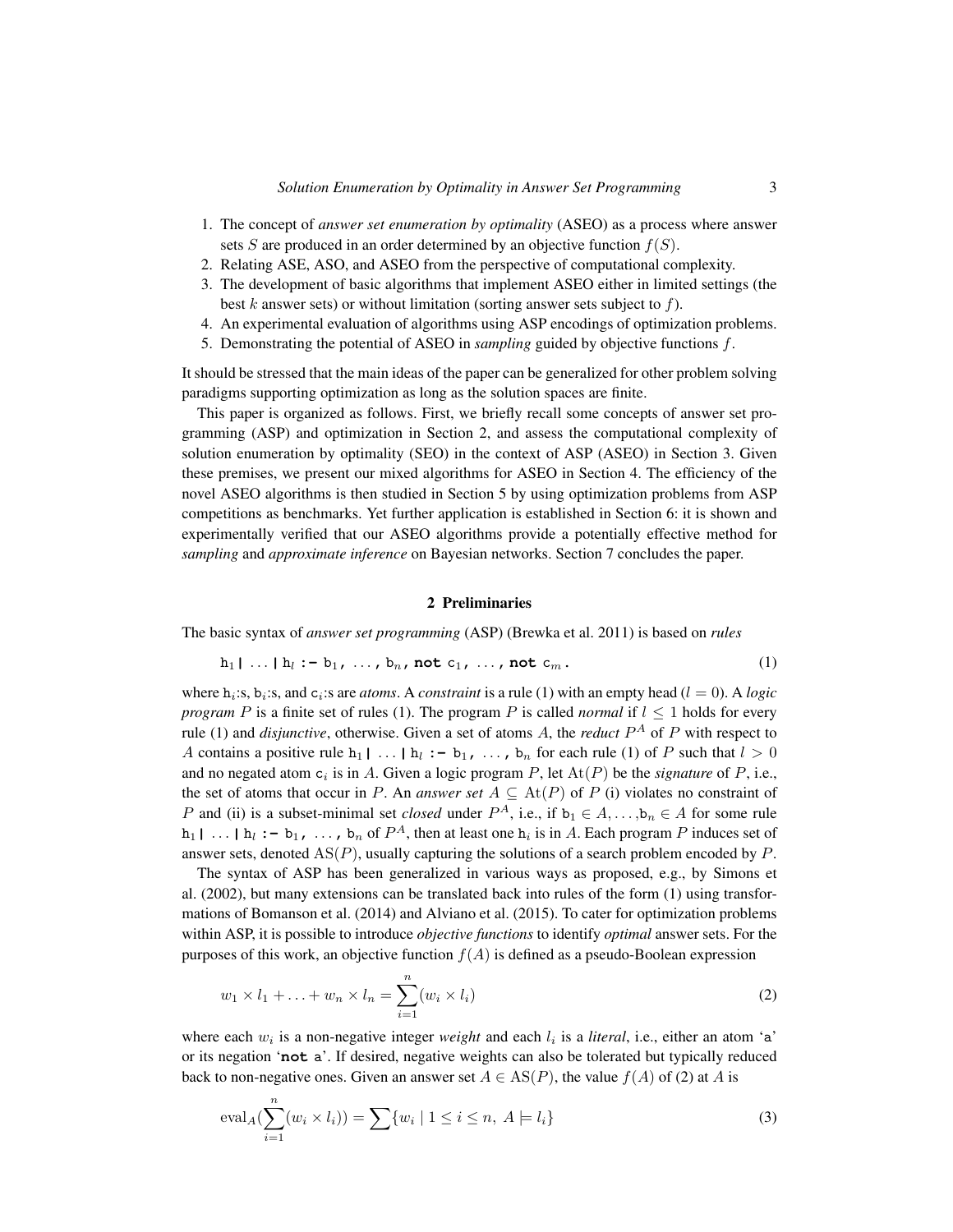where  $\models$  denotes the (standard) *satisfaction* of a literal  $l_i$  in A: (i)  $A \models$  a iff  $a \in A$ , and (ii)  $A \models \textbf{not}$  a iff a  $\notin A$ . An answer set  $A \in \text{AS}(P)$  is *optimal* (in the sense of minimization) if  $f(A') < f(A)$  for no  $A' \in AS(P)$ . Maximization can also be supported by transforming f into f 0 suitable for minimization [\(Simons et al. 2002\)](#page-15-6). Certain applications call for several *objective functions*  $f_i$  [\(2\)](#page-2-2) indexed by a *priority level*  $1 \leq i \leq p$ . The resulting values [\(3\)](#page-2-3) are interpreted *lexicographically*, i.e.,  $f_1(A)$  is the most important, then  $f_2(A)$ , etc. So, given an answer set (candidate) A, its (prioritized) objective value  $f(A)$  is essentially a tuple  $\langle f_1(A), \ldots, f_p(A) \rangle$ .

#### 3 Complexity Landscape

<span id="page-3-0"></span>In the following, we assume some familiarity with basic notions of computational complexity; see, e.g., the book of Papadimitriou [\(1994\)](#page-15-10) for an account. As regards *decision problems*, checking the existence of an answer set for a normal (resp. disjunctive) ground logic program given as input is NP-complete (resp.  $\Sigma_2^{\rm p}$ -complete) as respectively shown by Marek and Truszczyński [\(1991\)](#page-15-11) and Eiter and Gottlob [\(1995\)](#page-15-12). However, the task of computing an *optimal* answer set A for a *normal* logic program subject to an objective function f forms an FPNP-complete *function problem* as established by Simons et al. [\(2002\)](#page-15-6). This means that only polynomially many calls to an NP-oracle are required in the worst case. Indeed, the last call is typically the most demanding one since it excludes the existence of yet better answer sets. Once an optimal answer set A has been determined, the respective optimum value  $f(A)$  is naturally also known.

Let us then address the computational complexity of enumerating solutions in an order determined by an objective function  $f$ . Our first result concerns solution enumeration in general, i.e., the tasks SE, SO, and SEO, identified earlier. It is assumed that a search problem instance P has some finite representation, ultimately encoded as a string, based on which solutions  $S$  can be sought and enumerated, and the value  $f(S)$  of the objective function f is computable.

#### <span id="page-3-1"></span>*Proposition 1*

Given a search problem instance  $P$  and an objective function  $f$ , (i) the task SE is (constant-time) reducible to SO and SEO and (ii) the task SEO is not reducible to SE nor to SO in general.

## *Proof*

(i) The instance P can be reduced to an instance  $\langle P, f \rangle$  of SO and SEO by setting a constant value  $f(S) = c$  for every solution S of P. Then, both SO and SEO implement SE since the order of solutions is irrelevant and all solutions get enumerated in the end.

(ii) Suppose that the instance  $\langle P, f \rangle$  of SEO were reducible to an instance  $P'$  of SE without an objective function. To enumerate the solutions of  $P$ , the instance  $P'$  must possess the same set of solutions. However, since there is no objective function for  $P'$  under SE, these solutions can be enumerated in any order, not necessarily compatible with f.

Quite similarly, suppose that the instance  $\langle P, f \rangle$  of SEO is reducible to an instance  $\langle P', f' \rangle$  of SO. Since the latter must yield all solutions to  $P$ , the instance  $P'$  must have the same solutions as P and, in addition, each solution S to P' must be optimal given  $f'$ , i.e.,  $f'(S)$  is constant. Thus, the (optimal) solutions to  $P'$  can be enumerated in any order, not necessarily compatible with  $f$ .

To conclude, reductions are not feasible in general, regardless of computational resources.

On the other hand, if only the enumeration of the best  $k$  solutions is of interest, the respective enumeration task may become easier than SEO: fewer solutions have to be enumerated. For sufficiently small values of  $k$ , the task may be even easier than SO but harder than SO if  $k$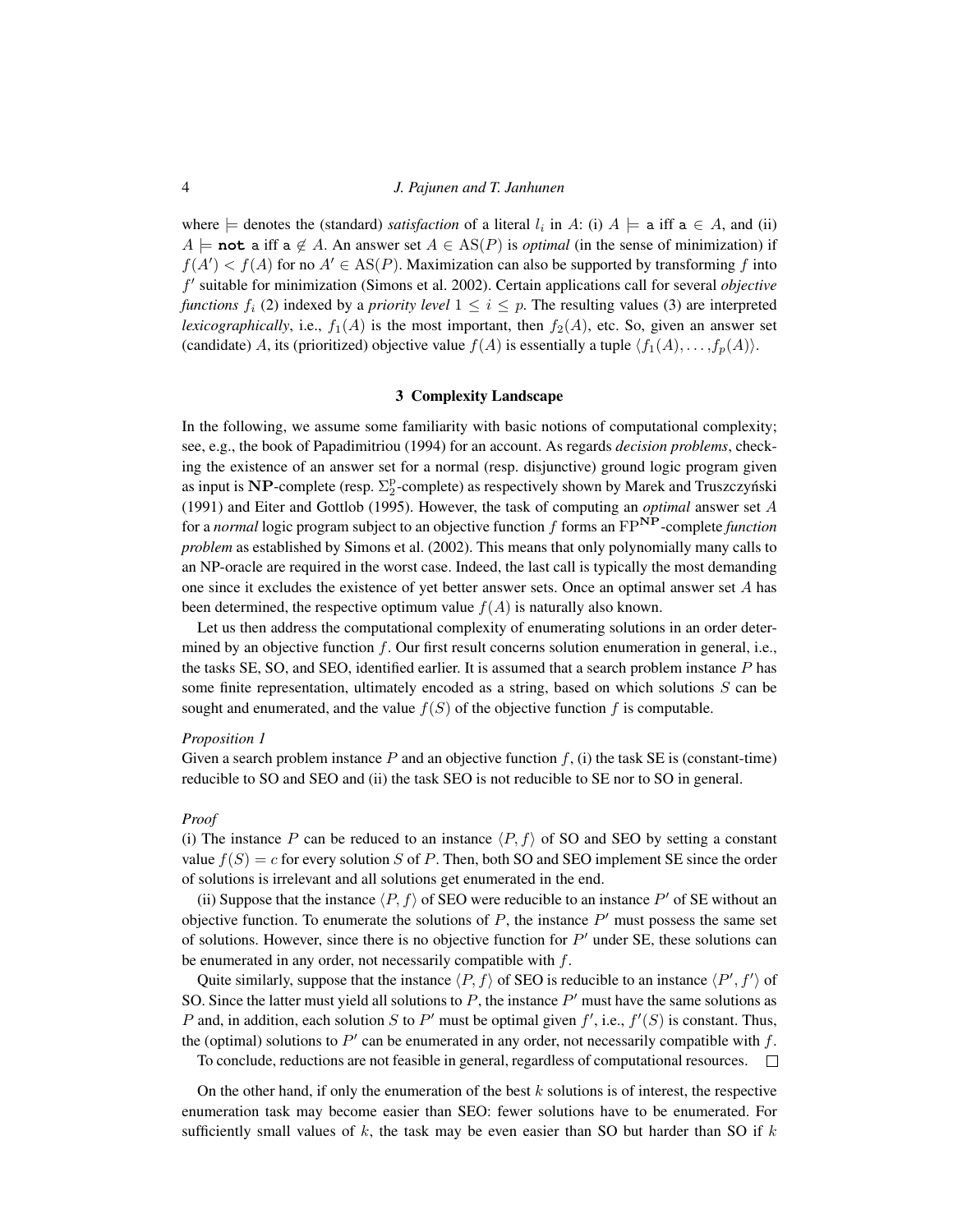exceeds the number of best solutions. However, the number of optimal solutions is not known in advance, which makes SEO an attractive option for the user. Typical answer set solvers perform SO with  $k = 1$  by default when optimizing answer sets. Next we concentrate on the enumeration of answer sets only and gather evidence that ASEO can be more demanding than ASE or ASO in general. One way to implement ASEO is to use ASO repeatedly as a subroutine and to exclude the solutions already enumerated by a constraint. It is established below that the intermediate instances of ASO remain equally hard enumeration problems in the worst case.

## <span id="page-4-0"></span>*Theorem 1*

Given a normal logic program  $P$  subject to an objective function  $f$  of the form [\(2\)](#page-2-2) and a nonnegative integer lower bound b for  $f$ , the task of computing the next-best answer set  $A$  subject to  $f(A) \ge b$  is FP<sup>NP</sup>-complete.

# *Proof*

The bound b and the objective function  $f(A)$  for a candidate answer set A can be incorporated by using a single *weight rule* r [\(Simons et al. 2002\)](#page-15-6) that effectively expresses  $f(A) \geq b$  and by translating that rule into normal rules [\(Bomanson et al. 2014\)](#page-14-1). The translation  $N(r)$  is feasible in polynomial time and  $P \cup N(r)$  subject to f is an (unbounded) instance of answer-set optimization and, thus, a member in  $FP^{\overrightarrow{NP}}$  as shown by Simons et al. [\(2002\)](#page-15-6). Hardness for  $FP^{\overrightarrow{NP}}$  is implied by the bound  $b = 0$  and the original (unbounded) complexity result of Simons et al. [\(2002\)](#page-15-6).  $\Box$ 

Proposition [1](#page-3-1) does not cover the reducibility of an instance  $\langle P, f \rangle$  of ASO with respect to ASE and ASEO. Interestingly, if the objective value  $f(A) = b$  for a best answer set A were known, reductions would become feasible. By expressing the condition  $f(A) \leq b$  with a weight rule r rewritten as a set  $N(r)$  of normal rules (cf. the proof of Theorem [1\)](#page-4-0), the instance  $P \cup N(r)$  of ASE, or the instance  $\langle P \cup N(r), f \rangle$  of ASEO, would capture the original ASO problem. The key observation is that such a bound  $b$  on  $f$  cannot be determined in general in polynomial time.

## *Proposition 2*

The problem ASO is not polytime reducible to ASE nor to ASEO unless  $P = \text{coNP}$ .

## *Proof*

Let P be a normal program forming an instance of deciding if  $AS(P) = \emptyset$  or not. In general, this problem was shown  $coNP$ -complete by Marek and Truszczyński [\(1991\)](#page-15-11). Let us construct a program Q by introducing new atoms a and b as well as rules "a **:- not** b**.**", "b **:- not** a**.**", and the rules of P conditioned by the atom b. Then  ${a} \in AS(Q)$  and, if  $A \in AS(P)$ , then  $A \cup \{b\} \in AS(Q)$ . By setting an objective function  $f(A) = 2 \times a + 1 \times b$ , the answer set  $\{a\}$ is optimal only if answer sets of the latter kind do not exist. Towards our goal, let us assume that R is the polytime reduction of  $\langle Q, f \rangle$  into an ASE problem. We can check in polynomial time if  ${a} \in AS(R)$  (i.e., whether it should be enumerated by ASE), iff  $AS(P) = \emptyset$ .

Similarly, let  $\langle R, g \rangle$  be a polytime reduction of  $\langle Q, f \rangle$  into an ASEO problem. Again, we can test if  $\{a\} \in \text{AS}(R)$  in polynomial time, giving rise to two cases. (i) If  $\{a\} \notin \text{AS}(R)$ , then Q has answer sets of the form  $A \cup \{b\}$ , all to be enumerated by ASEO and equally admitted by q, i.e.,  $f(A \cup \{b\}) = b$  is constant. Thus  $AS(P) \neq \emptyset$ . (ii) If  $\{a\} \in AS(R)$ , two subcases arise:

1. If  $g(\{a\})$  is not minimal, then R must have an answer set  $B \neq \{a\}$  such that  $g(B)$  <  $g({a})$ . Without loss of generality, assume that  $g(B)$  is minimal. Then B is to be enumerated by ASEO but also  $\{a\}$ , since ASEO will enumerate the inferior answer sets as well. Then both B and  $\{a\}$  should enumerated by ASO on the input  $\langle Q, f \rangle$ , a contradiction.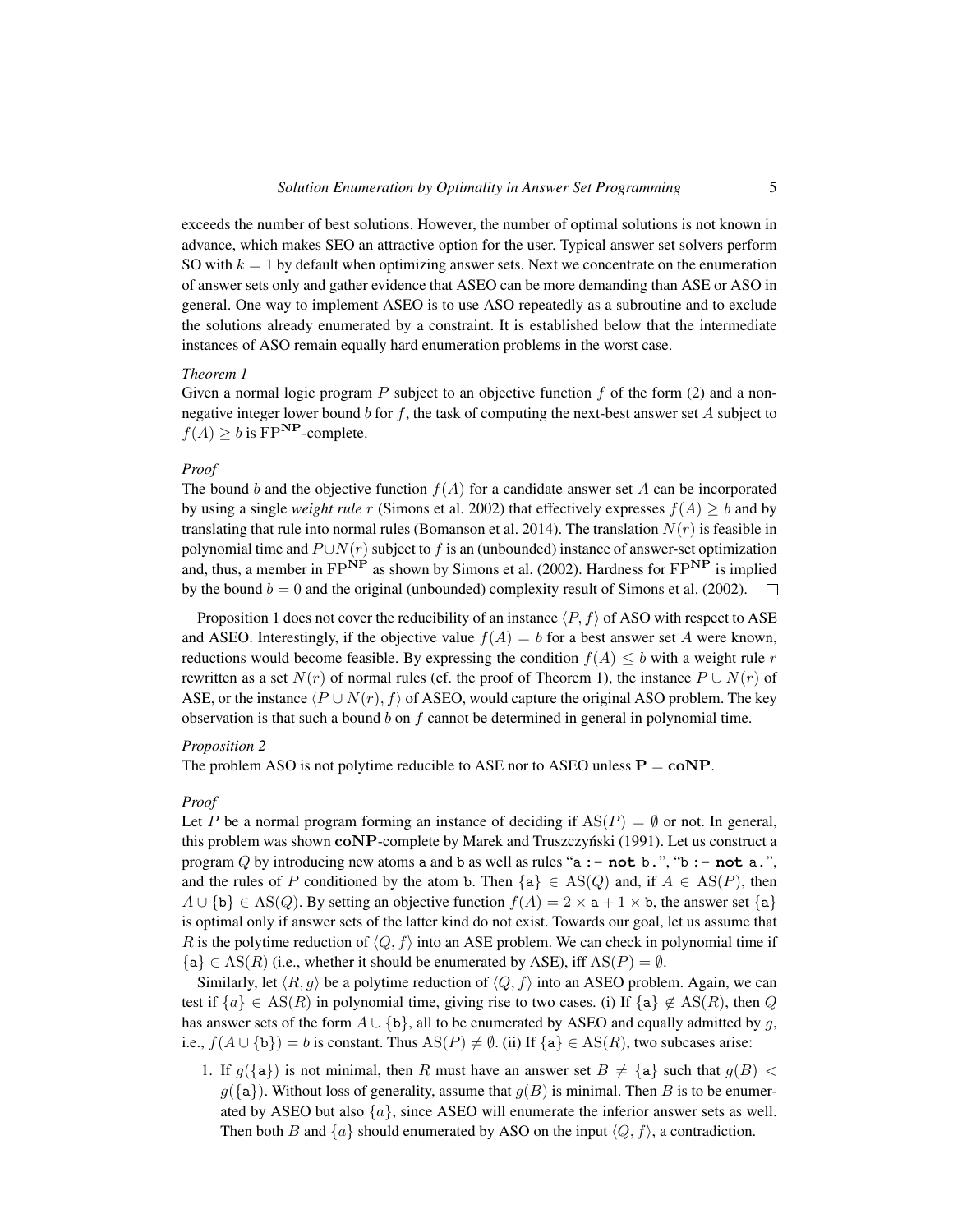2. Thus  $q(\{a\})$  is minimal and  $\{a\}$  is to be enumerated by ASEO. Then it must be enumerated by ASO given  $\langle Q, f \rangle$  excluding all other answer sets. Thus AS(P) =  $\emptyset$ .

Thus we obtained a (hypothetical) polynomial-time test whether  $AS(P) = \emptyset$ .

#### <span id="page-5-1"></span>*Proposition 3*

In the worst case, a (normal) logic program  $P$  subject to an objective function  $f$  may possess exponentially many answer sets A with different objective values  $f(A)$ .

#### *Proof*

For an illustration, let us consider a concrete normal program  $P_n$  based on atoms  $a_1, \ldots, a_n$  and  $b_1, \ldots, b_n$  parameterized by n. The intended objective function  $f(a_1, \ldots, a_n) = \sum_{i=1}^n 2^{i-1} \times a_i$ . Thus assignments to  $a_1, \ldots, a_n$  encode distinct values in the range  $0, \ldots, 2^n - 1$  in binary. Using *complementary* atoms  $\bar{a}$  for the atoms a involved, the rules of  $P_n$  are for all  $i = 1, \ldots, n$ :

 $a_i$  :- not  $\overline{a}_i$ .  $\overline{a}_i$  :- not  $a_i$ . b<sub>i</sub> :- not  $\overline{b}_i$ .  $\overline{b}_i$  :- not  $b_i$ .  $\mathbf{lt}_i := \overline{\mathbf{a}}_i$ ,  $\mathbf{b}_i$ ,  $\mathbf{lt}_i := \mathbf{a}_i$ ,  $\mathbf{b}_i$ ,  $\mathbf{lt}_{(i+1)}$ ,  $(i < n)$ ,  $\mathbf{lt}_i := \overline{\mathbf{a}}_i$ ,  $\overline{\mathbf{b}}_i$ ,  $\mathbf{lt}_{(i+1)}$ ,  $(i < n)$ .  $:= b_1, 1 t_2. \qquad :-\overline{b}_1, \text{ not } 1 t_2.$ 

The rules of  $P_n$  serve the following purposes. The rules of the first line simply choose truth values for  $a_i$ :s and  $b_i$ :s. The rules in the second line check whether the value represented by  $a_i$ :s is *lower than* the value represented by  $b_i$ :s such that  $\text{lt}_i$  takes bits  $i, \ldots, n$  into account. Regarding constraints in the third line, they accept only one half of possible values for  $b_i$ : given some fixed values of  $a_i$ :s. Thus  $P_n$  has  $2^{n-1}$  answer sets A corresponding to each (fixed) assignment to the atoms  $a_1, \ldots, a_n$  and, in total,  $2^n \times 2^{n-1} = 2^{2n-1}$  answer sets.

Given an answer set A of  $P_n$ , the objective value  $f(A)$  is  $f(a_1, \ldots, a_n) = \sum_{i=1}^n 2^{i-1} \times$  $a_i$  based on the truth values of  $a_1, \ldots, a_n$  in A. Given  $P_n$  and f, any ASEO algorithm must enumerate all answer sets A with value  $f(A) = 0$  first, all answer sets with value  $f(A) = 1$  next, and so on, until (finally) all answer sets with value  $f(A) = 2<sup>n</sup> - 1$  get enumerated. Each subtask in this sequence can be viewed as an ordinary ASO task yielding  $2^{n-1}$  assignments for  $b_i$ :s and those assignments are different for each assignment of  $a_i$ :s. This is to prevent the learning of nogoods for systematically excluding certain values of  $b_i$ :s. In this way,  $P_n$  maximally exercises the underlying enumeration procedure, although finding a single answer set is yet easy.  $\square$ 

#### 4 Algorithms for Answer Set Enumeration by Optimality

<span id="page-5-0"></span>Propositions [1](#page-3-1)[–3](#page-5-1) support the view that ASEO can be strictly more demanding task than ASE and ASO. This, however, does not prevent us from using ASE and ASO as subroutines when realizing ASEO in practice. Therefore, we implement our ASEO algorithms on top of a stateof-the-art ASP solver *Clingo* [\(Gebser et al. 2008\)](#page-15-13) treated as a *black box* for running ASO and ASE subtasks for systematic answer set enumeration. *Clingo* implements an efficient search for answer sets, as witnessed by ASP competitions (see, e.g., the report of Calimeri et al. [\(2016\)](#page-15-14)), deploying *conflict-driven nogood learning* (CDNL) algorithms devised by Gebser et al. [\(2007b\)](#page-15-15). However, sub-optimal answer sets cannot be readily enumerated, thus motivating the goals of our work. A way to implement ASEO is to use *Clingo*'s Python API that extends the functionality of the underlying solver. While the API enables quite straightforward implementation of ASEO algorithms detailed in the sequel, it excludes certain options available for native implementations.

We call our first approach to ASEO the *naive algorithm*. The algorithm simply enumerates all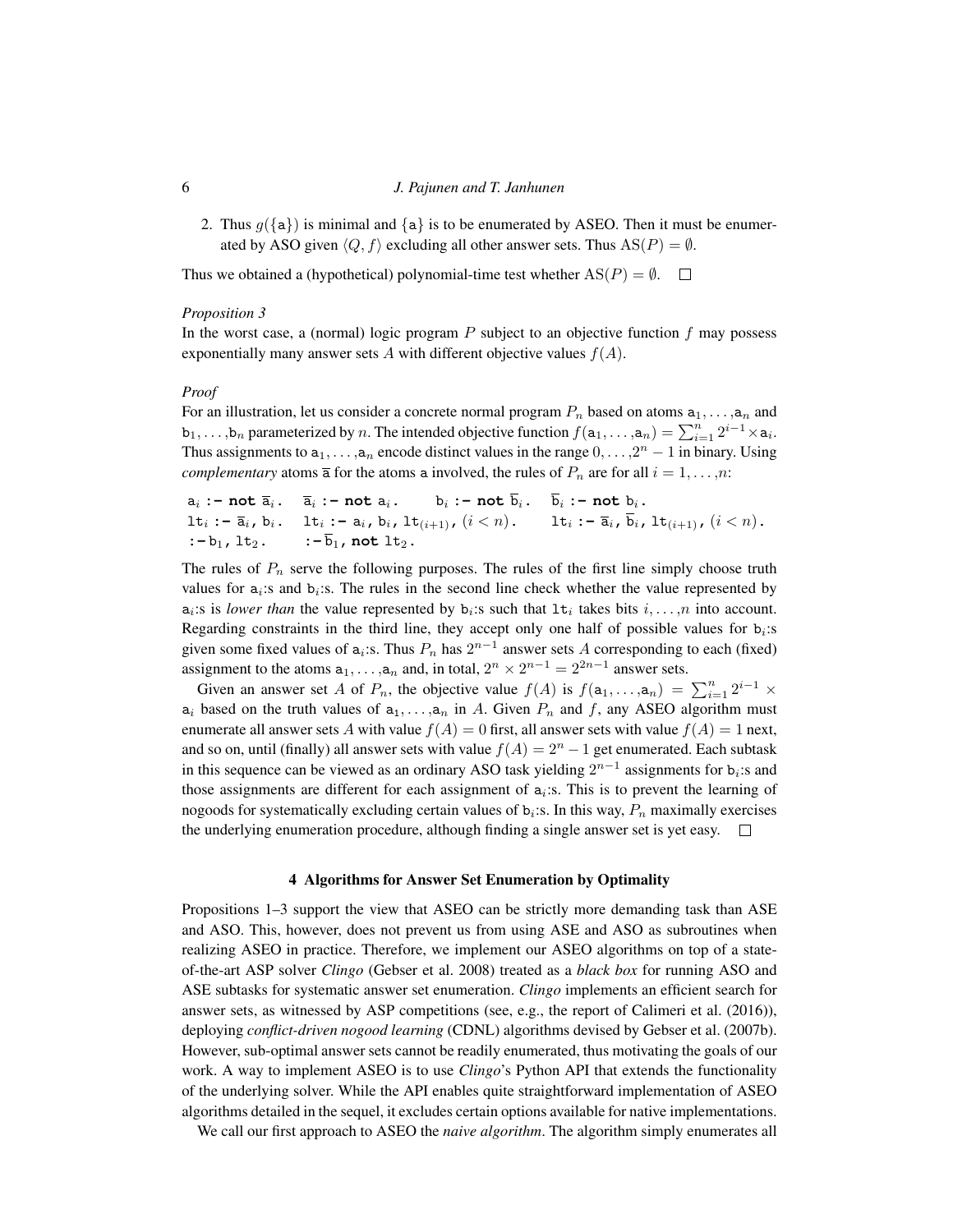<span id="page-6-10"></span><span id="page-6-9"></span><span id="page-6-4"></span><span id="page-6-3"></span><span id="page-6-2"></span><span id="page-6-1"></span><span id="page-6-0"></span>

| <b>Algorithm 1 Weight Enumeration</b>                                                                                                   |
|-----------------------------------------------------------------------------------------------------------------------------------------|
| Program: $P$ , Integer: $k$<br>Input:                                                                                                   |
| Objective functions: $(1, (l_1^1, w_1^1), \ldots, (l_{n_1}^1, w_{n_1}^1)), \ldots, (p, (l_1^p, w_1^p), \ldots, (l_{n_n}^p, w_{n_n}^p))$ |
| Sorted answer sets: S<br>Output:                                                                                                        |
| 1: $S \leftarrow \{\}; p' \leftarrow p; P' \leftarrow P$                                                                                |
| 2: while $p' \geq 1$ do                                                                                                                 |
| $A \leftarrow$ ASP-Optimize( $P'$ )<br>3:                                                                                               |
| <b>if</b> UNSAT( $P'$ ) and $p' > 1$ <b>then</b><br>4:                                                                                  |
| if $ S  = 0$ then<br>5:                                                                                                                 |
| return $S$<br>6:                                                                                                                        |
| end if<br>7:                                                                                                                            |
| $p' \leftarrow p' - 1; \quad P' \leftarrow P$<br>8:                                                                                     |
| for i from 1 to $p' - 1$ do<br>9:                                                                                                       |
| $P' \leftarrow P' \cup {\text{EQ}_i(C[i])}$<br>10:                                                                                      |
| end for<br>11:                                                                                                                          |
| $P' \leftarrow P' \cup {\{ \operatorname{GT}_l(C[p']) \}}$<br>12:                                                                       |
| else<br>13:                                                                                                                             |
| $P' \leftarrow P$ ; $C \leftarrow [$<br>14:                                                                                             |
| for i from 1 to $p$ do<br>15:                                                                                                           |
| $C[i] \leftarrow \text{eval}_{A}(\sum_{j=1}^{n_i} (w_j^i \times l_j^i)); \ \ P' \leftarrow P' \cup \{ \text{EQ}_i(C[i]) \}$<br>16:      |
| end for<br>17:                                                                                                                          |
| for $A' \leftarrow \text{ASP-Solve}(P')$ do<br>18:                                                                                      |
| $S \leftarrow S \cup \{A'\}$<br>19:                                                                                                     |
| if $ S  = k$ then<br>20:                                                                                                                |
| return $S$<br>21:                                                                                                                       |
| end if<br>22:                                                                                                                           |
| end for<br>23:                                                                                                                          |
| $p' \leftarrow p$ ; $P' \leftarrow P$<br>24:                                                                                            |
| <b>for</b> <i>i</i> from 1 to $p' - 1$ <b>do</b><br>25:                                                                                 |
| $P' \leftarrow P' \cup {\text{EQ}_i(C[i])}$<br>26:                                                                                      |
| end for<br>27:                                                                                                                          |
| $P' \leftarrow P' \cup \{ \operatorname{GT}_l(C[p']) \}$<br>28:                                                                         |
| end if<br>29:                                                                                                                           |
| 30: end while                                                                                                                           |
| 31: $return S$                                                                                                                          |

<span id="page-6-8"></span><span id="page-6-7"></span><span id="page-6-6"></span><span id="page-6-5"></span>*answer sets* one by one with the help of *Clingo* API during which pairs  $\langle A, f(A) \rangle$  of answer sets A and the respective objective values  $f(A) = \langle f_1(A), \ldots, f_p(A) \rangle$  for priority levels are recorded for an input program P. Once the ordinary ASE task is completed, the pairs recorded are *sorted* lexicographically based on their objective values. Then the output consists of all answer sets of the program in the sorted order. While our naive algorithm for ASEO is easy to implement, its obvious weakness is its consumption of space. However, it may perform surprisingly well in cases where the number of answer sets is low. Therefore, it makes a reasonable baseline algorithm for our purposes as well as a basis for comparisons against more sophisticated algorithms.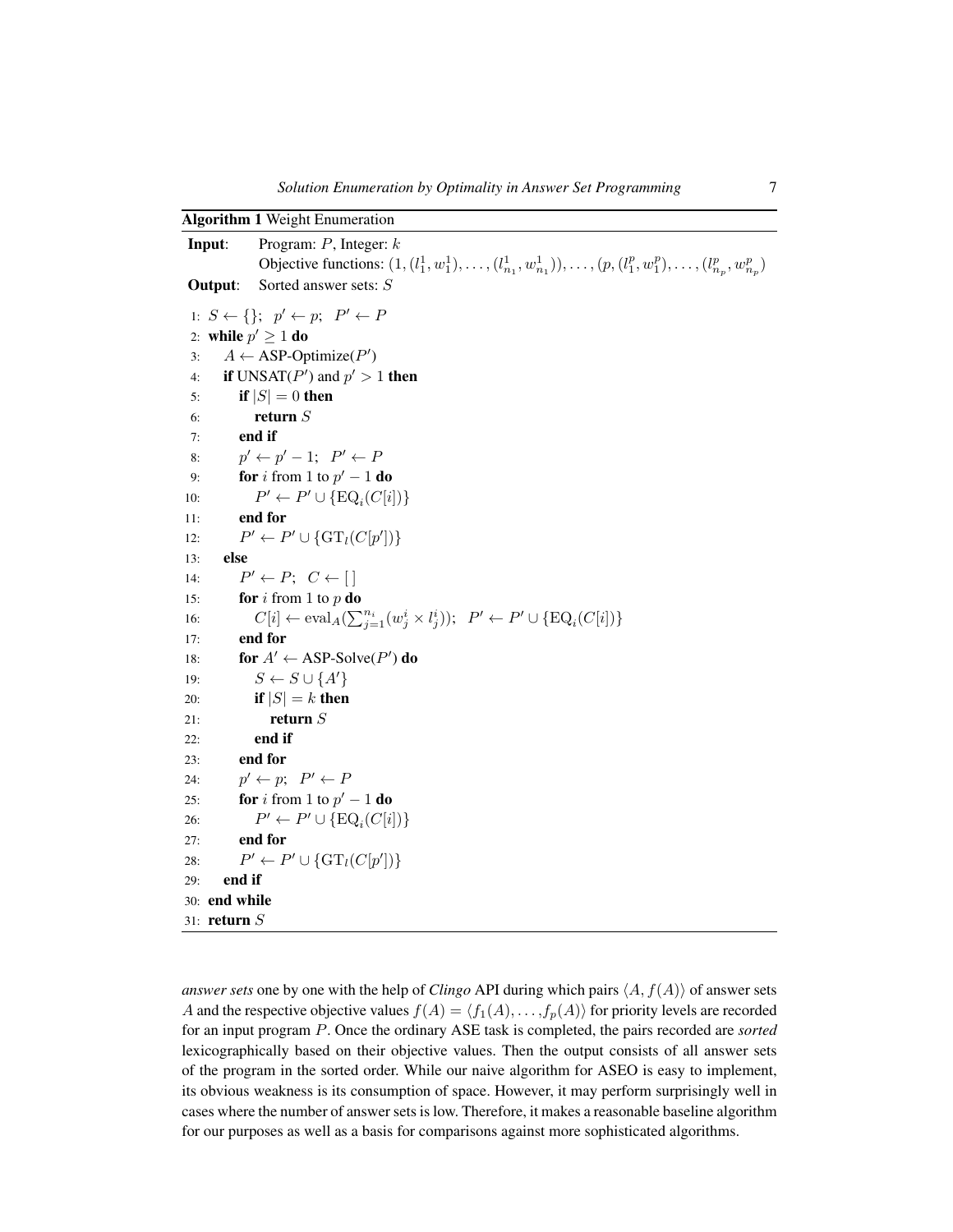In contrast with the naive algorithm, the ASEO task can be alternatively implemented without enumerating all answer sets first. Such a procedure is obtained by first (i) performing ASO followed by (ii) the introduction of constraints that exclude solutions enumerated so far. Finally, (iii) the ASO task is performed on increasingly constrained problem instances until the desired number of *answer sets* have been found. The constraints have to be introduced with extra care so that the (polynomial) space consumption of the underlying ASEO task is not jeopardized. Algo-rithm [1](#page-6-0) is such a constraining algorithm that augments the input program  $P$  between subsequent enumeration tasks. Once all *currently optimal* answer sets have been enumerated, it appends constraints that make subsequent answer sets *strictly worse* than those enumerated so far. We know by Theorem [1](#page-4-0) that this does not necessarily make the remaining computational task any easier, i.e., the subsequent computation of next-best solutions can still be challenging. For a cost  $C = \text{eval}_A(\sum_{j=1}^{n_i} (w_j^i \times l_j^i))$  associated with an answer set A and a priority level  $1 \le i \le p$ , a rule-based *constraint*  $\widetilde{\mathrm{GT}_i(C)}$ , mimicking the ASP core standard [\(Calimeri et al. 2020\)](#page-15-16), is:

<span id="page-7-1"></span><span id="page-7-0"></span>
$$
\mathbf{1} - \# \text{sum}\{w_1^i : l_1^i; \dots; w_{n_i}^i : l_{n_i}^i\} \leq C. \tag{4}
$$

The objective value at the priority *level*  $1 \le i \le p$  is fixed with a similar constraint  $EQ_i(C)$ :

$$
\mathbf{:=} \# \mathbf{sum} \{ w_1^i : l_1^i; \ \ldots \ ; \ w_{n_i}^i : l_{n_i}^i \} \ \mathbf{!=} C \,. \tag{5}
$$

The *weight enumeration* algorithm starts in Line [2](#page-6-1) by discovering an optimal *answer set* A using *Clingo*'s optimization algorithm. The call ASP-Optimize(P') returns an optimal answer *set*, if such an answer set A exists. Lines [5](#page-6-2)[–7](#page-6-3) cover programs having no answer sets. Lines [14–](#page-6-4) [23](#page-6-5) calculate *objective values*  $f_1(A), \ldots, f_p(A)$  for priority levels and introduce constraints [\(5\)](#page-7-0) to enumerate all equally good *answer sets*. Enumeration is done by *Clingo*'s answer set enumeration algorithm designed by Gebser et al. [\(2007a\)](#page-15-8): it performs branch-and-bound search based on literals in the input program and conflicts that occur during the enumeration. In Line [\(18\)](#page-6-6), the call ASP-Solve $(P')$  receives all *answer sets* of  $P'$ , one at a time. Once these get enumerated, Lines [24–](#page-6-7)[29](#page-6-8) deploy constraints [\(5\)](#page-7-0) for levels  $i = 1 \dots p' - 1$  and a constraint [\(4\)](#page-7-1) for level  $p'$  to find next-best answer sets. Lines [4–](#page-6-9)[12](#page-6-10) are used to virtually relax all constraints in the augmented program  $P'$  so that next-best answer sets from the following priority level can be enumerated.

#### *Example 1*

Consider an optimization program P with three answer sets  $A_1$ ,  $A_2$ , and  $A_3$  with objective values  $f(A_1) = \langle 1, 4, 1 \rangle, f(A_2) = \langle 1, 4, 7 \rangle$  $f(A_1) = \langle 1, 4, 1 \rangle, f(A_2) = \langle 1, 4, 7 \rangle$  $f(A_1) = \langle 1, 4, 1 \rangle, f(A_2) = \langle 1, 4, 7 \rangle$ , and  $f(A_3) = \langle 1, 7, 4 \rangle$ . Algorithm 1 starts by discovering the (only) optimal answer set  $A_1$  and constrains the answer sets A of P by  $f_1(A) = 1$ ,  $f_2(A) =$ 4, and  $f_3(A) > 1$ . These make  $A_2$  optimal and once found, the last is revised to  $f_3(A) > 7$ . As a result, no answer sets exist, the constraints for  $f_2$  and  $f_3$  are superseded by  $f_2(A) > 4$ . When  $A_3$ is found, the constraints are revised to  $f_1(A) = 1$ ,  $f_2(A) = 7$ , and  $f_3(A) > 4$ . From this point onward, no answer sets are met, the level  $p'$  is decreased down to [1](#page-6-0), and Algorithm 1 terminates.

Few observations about Algorithm [1](#page-6-0) are worthwhile. First, it is designed to find the best  $k$ answer sets as determined by the given objective functions  $f_1, \ldots, f_p$ . If the full ASEO is rather desired, the parameter k should be set to  $\infty$ , enforcing the algorithm to loop over all answer sets in an order compatible with  $f_1, \ldots, f_p$ . Second, the algorithm uses an (ordered) set S as an intermediate storage for answer sets. Instead of storing found answer sets in S, an option is to process them immediately, e.g., by printing them for the user. This saves the space taken by S.

#### <span id="page-7-2"></span>*Proposition 4*

Algorithm [1](#page-6-0) can be implemented so that it runs in space polynomial in  $|At(P)|$ .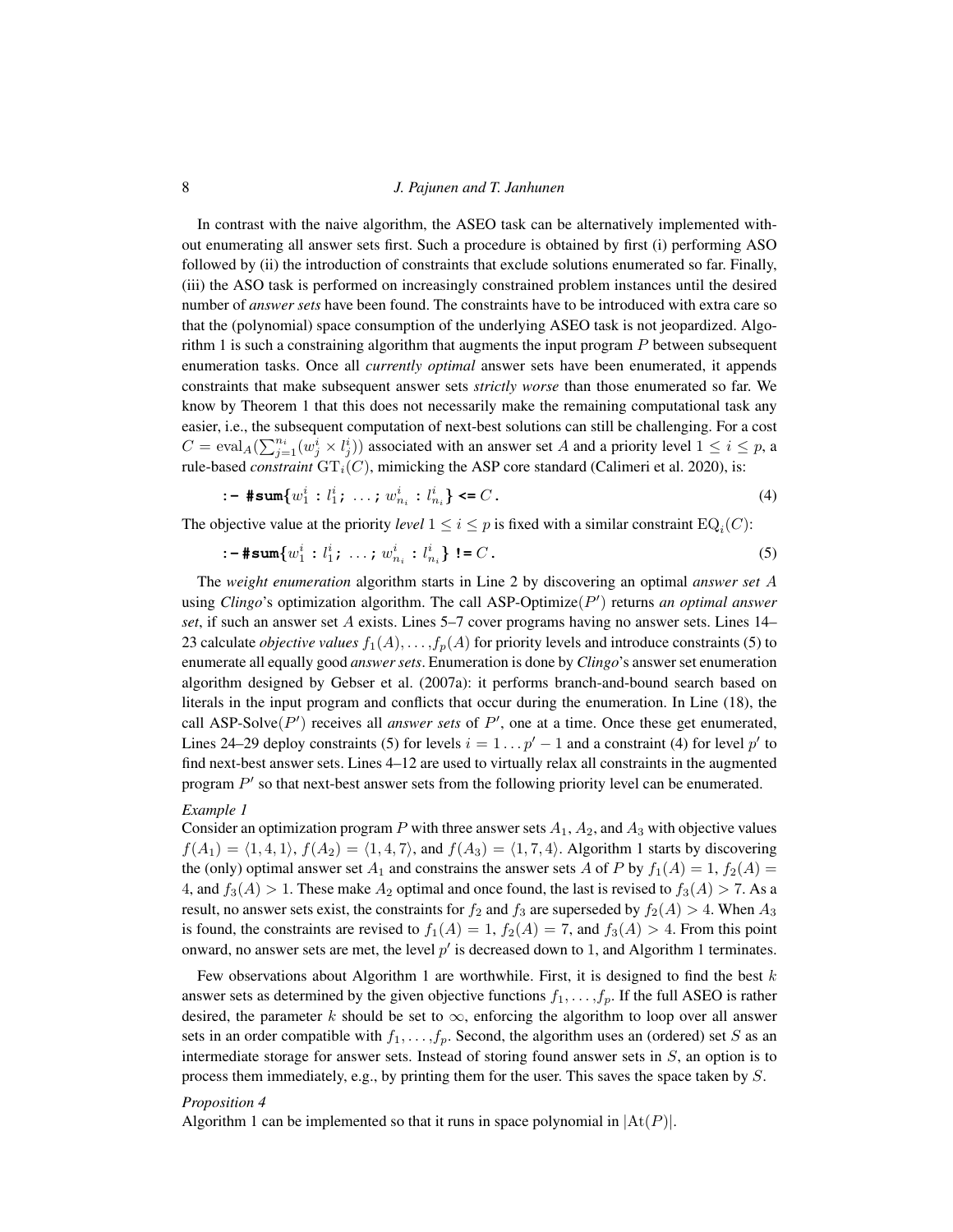<span id="page-8-3"></span><span id="page-8-1"></span><span id="page-8-0"></span>

|                       | <b>Algorithm 2 Smart Enumeration</b>                                                                                                                                                                |
|-----------------------|-----------------------------------------------------------------------------------------------------------------------------------------------------------------------------------------------------|
| Input:                | Program: $P$ , Integer: $k$                                                                                                                                                                         |
|                       | Objective functions: $(1, (l_1^1, w_1^1), \ldots, (l_{n_1}^1, w_{n_1}^1)), \ldots, (p, (l_1^p, w_1^p), \ldots, (l_{n_n}^p, w_{n_n}^p))$                                                             |
| Output:               | Sorted answer sets: $S$                                                                                                                                                                             |
|                       | 1: $S \leftarrow \left[ \left  \begin{array}{cc} t \leftarrow \langle \infty, \ldots, \infty \rangle \\ \end{array} \right  \right]$ $L \leftarrow \left\{ \right\}; A \leftarrow \left\{ \right\}$ |
|                       | 2: for $L \leftarrow$ ASP-Enumerate(P) do                                                                                                                                                           |
| 3:                    | $C \leftarrow \Box$                                                                                                                                                                                 |
| 4:                    | <b>for</b> i from 1 to p <b>do</b>                                                                                                                                                                  |
| 5:                    | $C[i] \leftarrow \text{eval}_{L}(\sum_{i=1}^{n_i} (w_i^i \times l_i^i))$                                                                                                                            |
| 6:                    | end for                                                                                                                                                                                             |
| 7:                    | <b>if</b> $L$ is complete <b>then</b>                                                                                                                                                               |
| 8:                    | $S.\text{insert}(\langle L^+, C \rangle)$                                                                                                                                                           |
| 9:                    | if $ S  > k$ then                                                                                                                                                                                   |
| 10:                   | $S$ .remove $(k+1)$                                                                                                                                                                                 |
| 11:                   | $\langle A, t \rangle \leftarrow S[k]$                                                                                                                                                              |
| 12:                   | end if                                                                                                                                                                                              |
| 13:                   | else if $C > t$ then                                                                                                                                                                                |
| 14:                   | $P \leftarrow P \cup \{:-L.\}$                                                                                                                                                                      |
| 15:                   | end if                                                                                                                                                                                              |
| $16:$ end for         |                                                                                                                                                                                                     |
| 17: <b>return</b> $S$ |                                                                                                                                                                                                     |

# <span id="page-8-6"></span><span id="page-8-5"></span><span id="page-8-4"></span><span id="page-8-2"></span>*Proof*

The ASE and ASO tasks are feasible in polynomial space, see the CNDL-ENUM-ASP algorithm of Gebser et al. [\(2007a\)](#page-15-8) for details. Using this algorithm via the *Clingo* API, Algorithm [1](#page-6-0) is able to enumerate optimal as well as sub-optimal answer sets. Lines [4](#page-6-9) and [12](#page-6-10) therein *relax* constraints used to exclude optimal answer sets enumerated during previous solver calls by forgetting them and by adding tightened ones. Thus the size of  $P$  does not increase indefinitely and Algorithm [1](#page-6-0) operates in space comparable to CNDL-ENUM-ASP regardless the value of  $k$ .  $\Box$ 

Due to our black-box implementation, Algorithm [1](#page-6-0) may suffer from restarts after enumerating all answer sets pertaining to a particular objective value. The underlying solver could benefit from previously learned conflicts and there is even further potential expected from keeping track of seen non-optimal answer sets that could be reused in subsequent runs. However, such functionalities call for a native enumeration algorithm and/or modifications to the underlying solver.

Algorithm [2](#page-8-0) realizes a window-based approach where answer sets are computed using an ASE process while keeping the best k answer sets  $A_1, \ldots, A_k$  in memory. In addition, the objective value  $f(A_k)$  of the k:th best answer set is used as a *threshold* t to discard found (partial) answer sets that are worse than  $A_k$  and thus not contributing to the top k answer sets. Our implementation of Algorithm [2](#page-8-0) relies much on *Clingo* API as it needs to keep track of assigned literals as well as to introduce new *nogoods* for excluding answer sets. As regards storing answer sets, the space requirement of Algorithm 2 is  $k \times |At(P)|$ . If the underlying ASE algorithm were completely used a black box, the actual enumeration of answer sets is feasible in space polynomial in  $|\text{At}(P)|$ , but for sufficiently large values of k, this is dominated by  $k \times |\text{At}(P)|$ . However, since Algorithm 2 adds nogoods explicitly and for a different purpose than the underlying ASE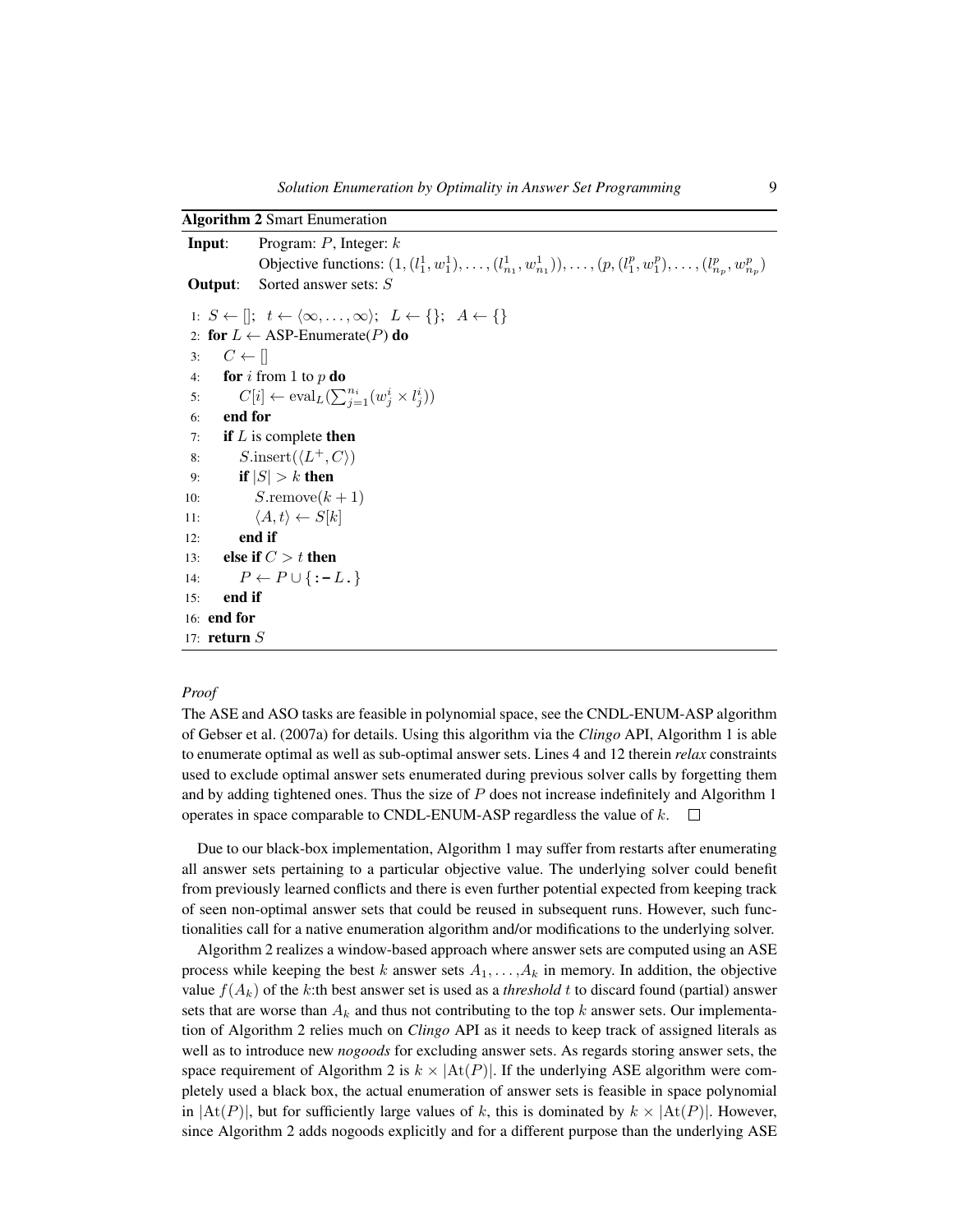algorithm, their number may become exponential in  $|\text{At}(P)|$  in contrast with Algorithm 1 (cf. Proposition [4\)](#page-7-2). This issue can be best approached in terms of either native algorithms or an enhanced API that is able to keep track and manipulate nogoods used for different purposes.

The main loop of *smart enumeration* in Lines [2–](#page-8-1)[16](#page-8-2) start with a call to ASP-Enumerate( $P$ ) that is based on the standard ASE algorithm of Gebser et al. [\(2007a\)](#page-15-8). The call provides a new *partial assignment* L, i.e., a set of literals for the input program P. For each iteration of the loop, L is extended by some chosen literal  $l$  and further literals may be derived using propagation. The underlying enumeration algorithm is also responsible for backtracking if L becomes inconsistent. Note that since L is partial, [\(3\)](#page-2-3) is revised to  $eval_L(\sum_{i=1}^n (w_i \times l_i)) = \sum \{w_i \mid 1 \le i \le n, l_i \in L\}.$ If L is *complete* (covers all of  $At(P)$ ), Lines [8–](#page-8-3)[12](#page-8-4) append the respective answer set  $L^+$  =  ${a \in L \mid a \in At(P)}$  and the corresponding cost(s) C to the list S of best k solutions so far. Moreover, the threshold value  $t$  for excluding future answer sets is updated. Line [8](#page-8-3) implements *insertion sort* and places  $\langle L^+, C \rangle$  in the list S based on its cost(s) C. However, if L is not yet *complete* and its cost vector  $f(L)$  is greater than the current threshold value t, the program P can be extended by a *nogood* for excluding all supersets of L as done in Lines [13–](#page-8-5)[15.](#page-8-6) The algorithm terminates once the whole search space limited by the nogoods is exhausted.

#### *Example 2*

Consider a single objective function f as defined by  $(l_1, 5)$ ,  $(l_2, 1)$ ,  $(l_3, 2)$ ,  $(l_4, 2)$ ,  $(l_5, 6)$  and all possible answer sets  $A_1 = \{l_1, l_2, l_3\}, A_2 = \{l_1, l_3, l_5\}, A_3 = \{l_2, l_3, l_5\}, A_4 = \{l_1, l_2, l_4\},$  $A_5 = \{l_1, l_4, l_5\}$  of a program P for which the best  $k = 2$  answer sets are sought. Suppose that  $f(A_4) = 8$  and  $f(A_3) = 9$  are the currently known top  $k = 2$  answer sets which gives threshold  $t = 9$ . If  $L = \{l_1\}$  is the current partial answer set and the search heuristic picks  $l_5$  as the next literal to branch on, we end up with  $L' = \{l_1, l_5\}$  with cost  $f(L') = 11$ . Since  $11 > t$ , any extensions of  $L'$  are eliminated by a nogood  $:- l_1, l_5$ . Thus the underlying ASP solver will skip  $A_2$  and  $A_5$  altogether as it cannot construct the corresponding partial assignments anymore.

Algorithms [1](#page-6-0) and [2](#page-8-0) work quite differently. For the program  $P_n$  from the proof of Proposition [3,](#page-5-1) there exist exponentially many *answer sets* while finding and enumerating *optimal values* is easy. Using Algorithm [1](#page-6-0) on this problem instance is fast due to easy enumeration while Algorithm [2](#page-8-0) slows down as it needs to find *objective values* among an exponential number of possibilities.

#### 5 Benchmarking: Optimization Problems

<span id="page-9-0"></span>The performance of our ASEO algorithms is evaluated on several *optimization problems* adopted from ASP competitions, as reported by Calimeri et al. [\(2016\)](#page-15-14). The criterion for choosing problems was solvability by *Clingo* in a reasonable time. For each benchmark problem, the difficulty of instances increases and the numbers of answer sets are problem-specific. In the experiments, we measure runtime subject to a timeout of  $1800 s$ . All experiments are conducted using an *Intel(R) Xeon(R)* CPU (*E5-1650 v4 @ 3.60GHz*), with 32GB RAM, and *Ubuntu* OS.

Table [1](#page-10-0) collects the results obtained for optimization problems. The rows of the table detail runs on different problems while columns denote different runs of our algorithms. The second column shows average time for the *naive algorithm* as well as number of timeouts in parentheses. The last column shows the collective number of timeouts (#TO) for an enumeration algorithm. A single cell reports the average runtimes for all instances of the benchmark problem in question, and for Algorithms [1](#page-6-0) and [2.](#page-8-0) For each target of enumeration, the better algorithm is indicated in boldface. The average runtimes suggest that the *weight enumeration* algorithm tends to perform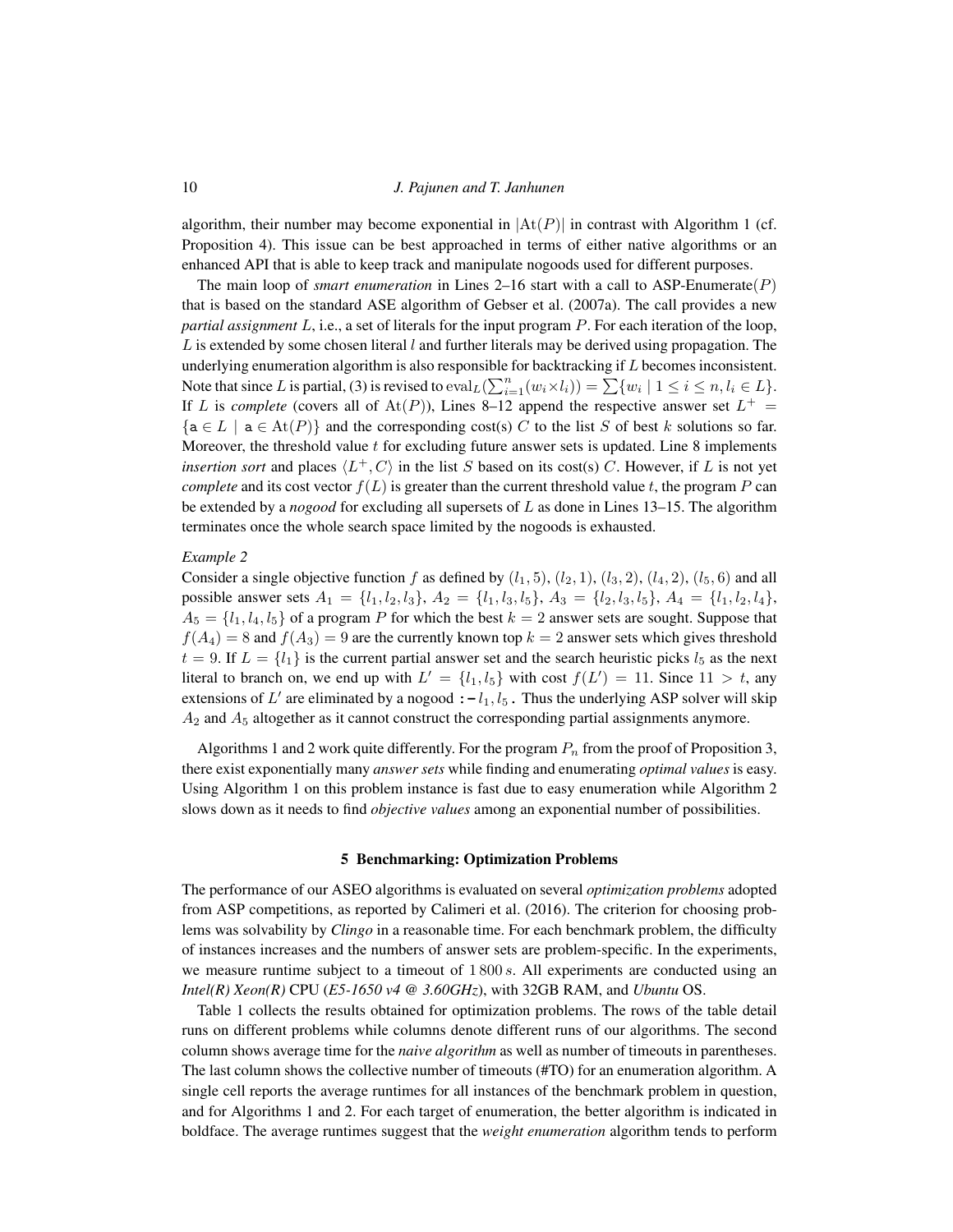<span id="page-10-0"></span>

|            | Instance   |           |                           |                     |                      | Target Answer Sets $k^a$ |                 |                          |  |
|------------|------------|-----------|---------------------------|---------------------|----------------------|--------------------------|-----------------|--------------------------|--|
| Problem    | #Instances | Naive $b$ | $\mathbf{Alg}^c$          | 10                  | 100                  | 10 <sup>3</sup>          | 10 <sup>4</sup> | #TO <sup>d</sup>         |  |
| BayesianNL | 30         | 1800s(30) | Alg 1<br>Alg <sub>2</sub> | 41s<br>919s         | 67s<br>991s          | 171s<br>1083s            | 460s<br>1379s   | $\bf{2}$<br>64           |  |
| MarkovNL   | 30         | 1800s(30) | Alg 1<br>Alg $2$          | 185s<br>1800s       | 311s<br>1800s        | 757s<br>1800s            | 1499s<br>1800s  | 28<br>110                |  |
| Supertree  | 35         | 1099s(10) | Alg 1<br>Alg $2$          | 457s<br>391s        | 591s<br>417s         | 696s<br>507s             | 855s<br>830s    | 32<br>29                 |  |
| Connected  | 20         | 301s(0)   | Alg 1<br>Alg $2$          | 1613s<br>1685s      | 1713s<br>1684s       | 1771s<br>1702s           | 1800s<br>1760s  | 73<br>72                 |  |
| MaxSAT     | 10         | 1800s(10) | Alg $1$<br>Alg $2$        | 21s<br>1098s        | <b>721s</b><br>1368s | 902s<br>1790s            | 919s<br>1800s   | 14<br>32                 |  |
| FastFood   | 20         | 212s(1)   | Alg 1<br>Alg $2$          | 1s<br>10s           | 1s<br>9s             | 7s<br>31s                | 500s<br>185s    | $\bf{0}$<br>$\mathbf{1}$ |  |
| Hamilton   | 45         | 46s(0)    | Alg 1<br>Alg $2$          | <b>126s</b><br>187s | 350s<br>216s         | 797s<br>261s             | 1243s<br>394s   | 32<br>18                 |  |

Table 1: Experimental results for ASEO algorithms

<span id="page-10-1"></span> $a$  Search up to  $k$  Answer Sets

<span id="page-10-2"></span> $<sup>b</sup>$  Average runtime, (number of timeouts) for Naive algorithm</sup>

<span id="page-10-3"></span><sup>c</sup> Which ASEO algorithm was used

<span id="page-10-4"></span> $\real^d$  Number of timeouts in instance

<span id="page-10-5"></span>



better than *smart enumeration*. Even when smart enumeration gives faster results, the runtime of weight enumeration is not too far off. Average runtimes obtained for *BayesianNL* and *MaxSAT* highlight how much faster weight enumeration can be while *Hamilton* is the only benchmark with a reverse effect. Yet it is important to note that for certain benchmarks, namely *Connected* and *Hamilton*, the naive algorithm that enumerates all answer sets first works faster than others.

Fig. [1](#page-10-5) reflects how enumeration algorithms scale differently. Fig. [1\(](#page-10-5)a) reveals that *BayesianNL*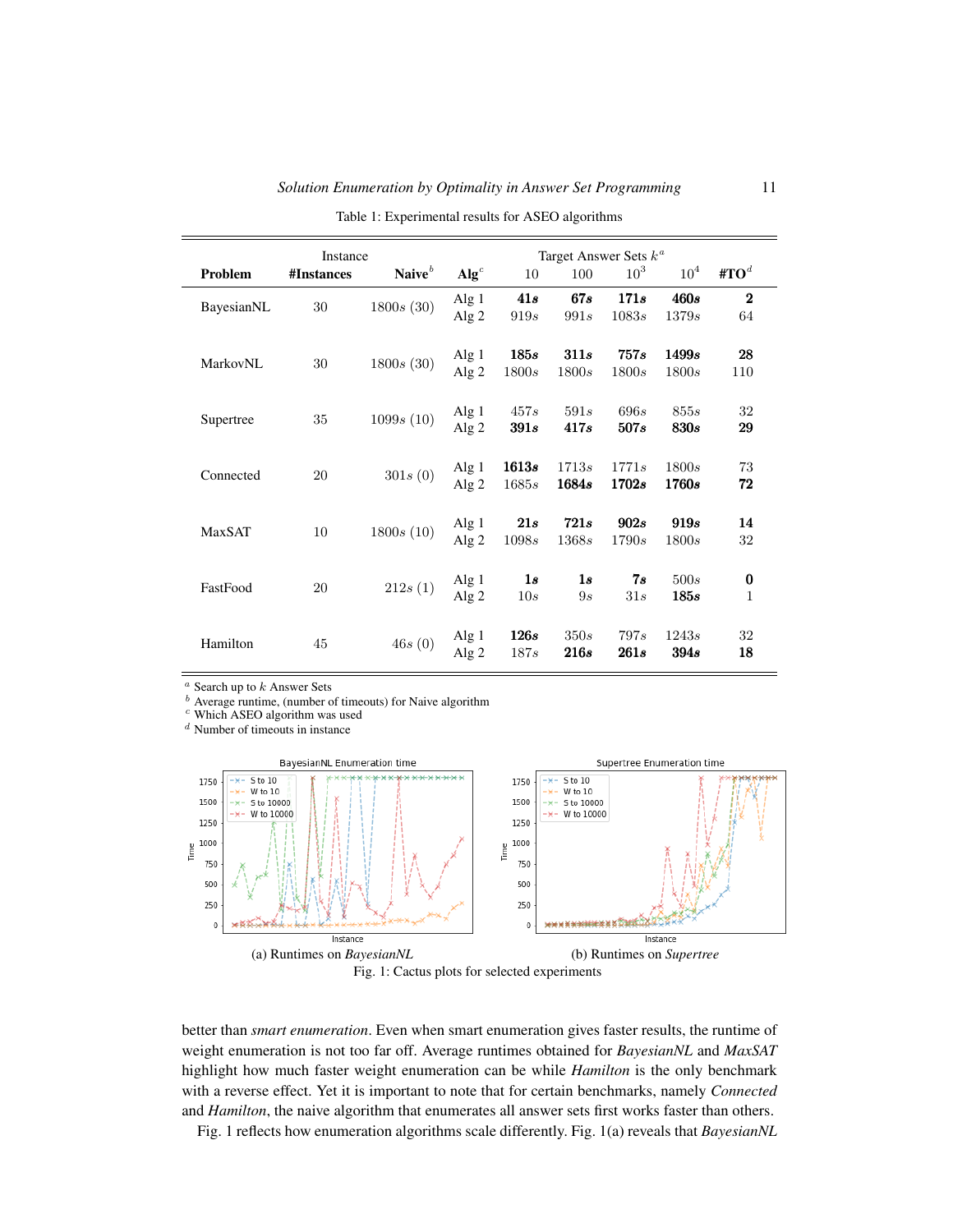<span id="page-11-1"></span>

Fig. 2: ASEO-based approximation of probabilities

<span id="page-11-2"></span>

|               |     | <b>Network Features</b> |                                | <b>Algorithm Features</b> |  |
|---------------|-----|-------------------------|--------------------------------|---------------------------|--|
|               |     |                         | Network Nodes Arcs Avg. Degree | $_{\kappa}$               |  |
| <i>Boe</i> 92 | 23  | 36                      | 3.13                           | <b>200</b>                |  |
| Win-95        | 76  | 112                     | 2.95                           | 500                       |  |
| Andes         | 223 | 338                     | 3.03                           | 2000                      |  |

Table 2: Bayesian networks used in the experiments

is relatively easy for *weight enumeration* (W). The switch from enumerating 10 answer sets to  $10<sup>4</sup>$  answer sets seems to increase the runtime of weight enumeration somewhat linearly. Meanwhile, the performance of *smart enumeration* (S) algorithm degrades rabidly to the timeout. In the same vein, we observe from Fig. [1\(](#page-10-5)b) that the two enumeration algorithms scale quite similarly in the *Supertree* benchmark problem. Their runtimes start to increase simultaneously but the increase is more drastic for weight enumeration than it is for smart enumeration, and the latter algorithm runs always slightly faster than the former. It is evident that the algorithms behave differently across the instances and relative to each other. Algorithm [1](#page-6-0) works considerably better than others when finding an optimal objective value and enumerating optimal values is easy as, for example, in the case of the logic program introduced in the proof of Proposition [3.](#page-5-1) However, enumeration based algorithms work better when the number of answer sets is reasonably low such that they can be enumerated in comparable time. Algorithm [2](#page-8-0) seems to perform especially well when the objective values  $f(A_1) \leq \ldots \leq f(A_k)$  for the best k answer sets  $A_1, \ldots, A_k$  vary a lot and it is easier to locate the threshold value  $t = f(A_k)$  for ruling out worse answer sets.

To summarize the experiments reported in this section, Algorithm [1](#page-6-0) (*weight enumeration*) works reasonably well for a majority of the problem instances. It seems to be able to discover next-best answer sets with ease similar to the previous ones and our best experimental results indicate linear increase in time with respect to the desired number of answer sets  $k$ . Meanwhile, Algorithm [2](#page-8-0) (*smart enumeration*) does not perform as well on average and it fails on problem instances that are easy for weight enumeration. However, we are able to demonstrate that there exist problems for which the smart enumeration algorithm can be faster and thus beneficial.

## 6 Practical Application: Bayesian Sampling

<span id="page-11-0"></span>For a practical application of ASEO, let us consider *probabilistic inference* in the context of *Bayesian networks* (BNs) with Boolean random variables and an approach similar to *weighted model counting* [\(Chavira and Darwiche 2008\)](#page-15-17). The goal is to approximate queries by computing Maximum a Posteriori (MAP) assignments using an ASP encoding of the respective abduction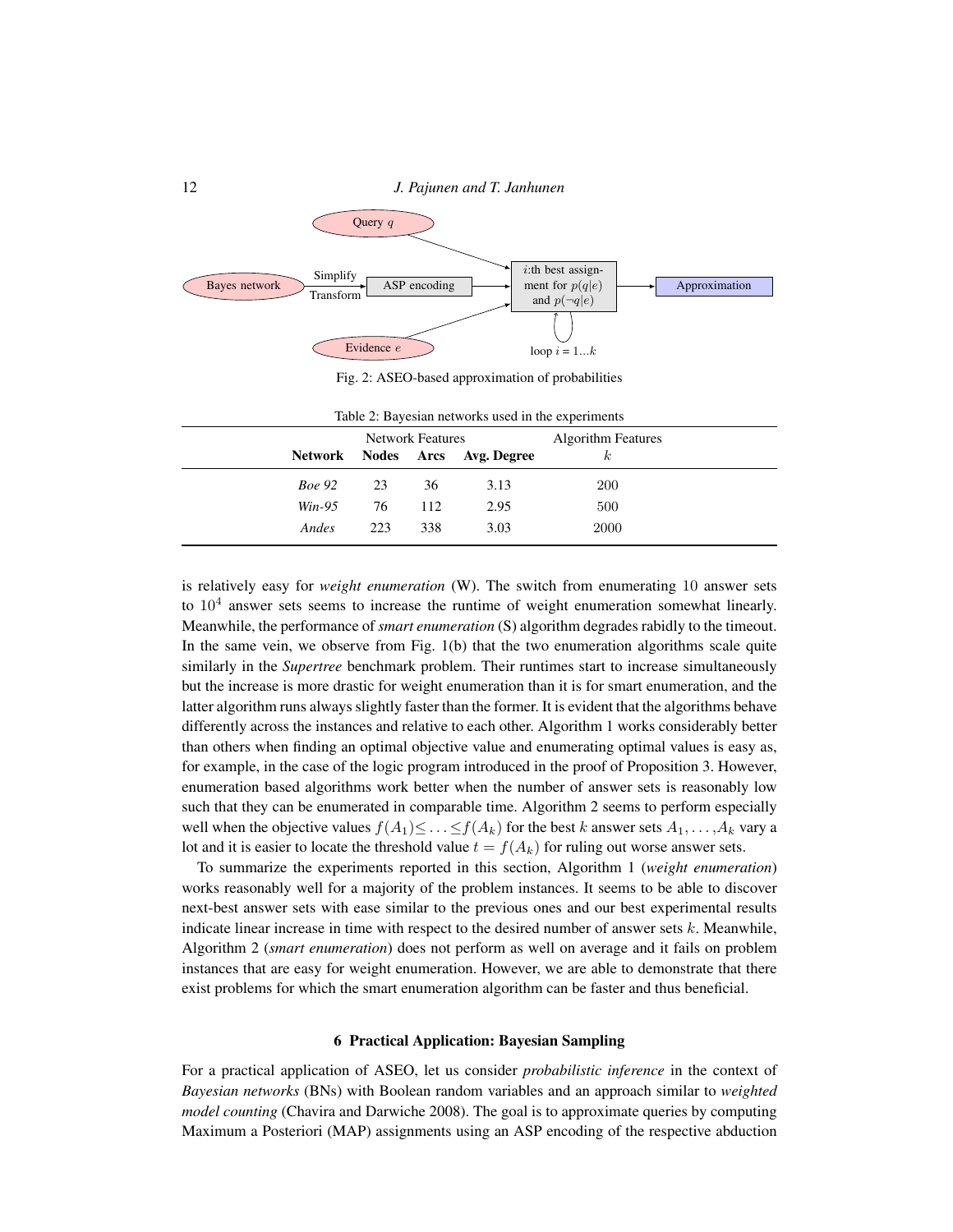<span id="page-12-1"></span>

Fig. 3: Results of approximation algorithms compared to true probabilities in the networks

problem devised by Beaver and Niemelä [\(1999\)](#page-14-3). The optimal solutions of the problem satisfy

$$
c_{\text{MAP}} = \underset{C}{\text{arg max}} \left( p(C|e) \right),\tag{6}
$$

i.e.,  $c_{\text{MAP}}$  is an assignment to *random variables* C in a network N that makes the observed *evidence* e in N most probable. Given a (Boolean) *query* variable q, the same ASP encoding and the ASEO algorithms proposed in this work can be used to enumerate assignments in a decreasing order of significance, i.e., starting from MAP assignments but continuing with next probable assignments, and so on. This leads to a goal directed sampling method as follows. Given a query q and some evidence e, we find out the k most probable assignments  $c_1, \ldots, c_k$ (resp.  $d_1, \ldots, d_k$ ) that satisfy q (resp.  $\neg q$ ) and are compatible with e. Thus, we obtain an estimate

<span id="page-12-0"></span>
$$
P(q|e) \approx \frac{\sum_{i=1}^{k} P(q, c_i | e)}{\sum_{i=1}^{k} P(q, c_i | e) + \sum_{i=1}^{k} P(\neg q, d_i | e)}.
$$
\n(7)

Figure [2](#page-11-1) illustrates the full procedure for *approximating* the query q given the evidence e.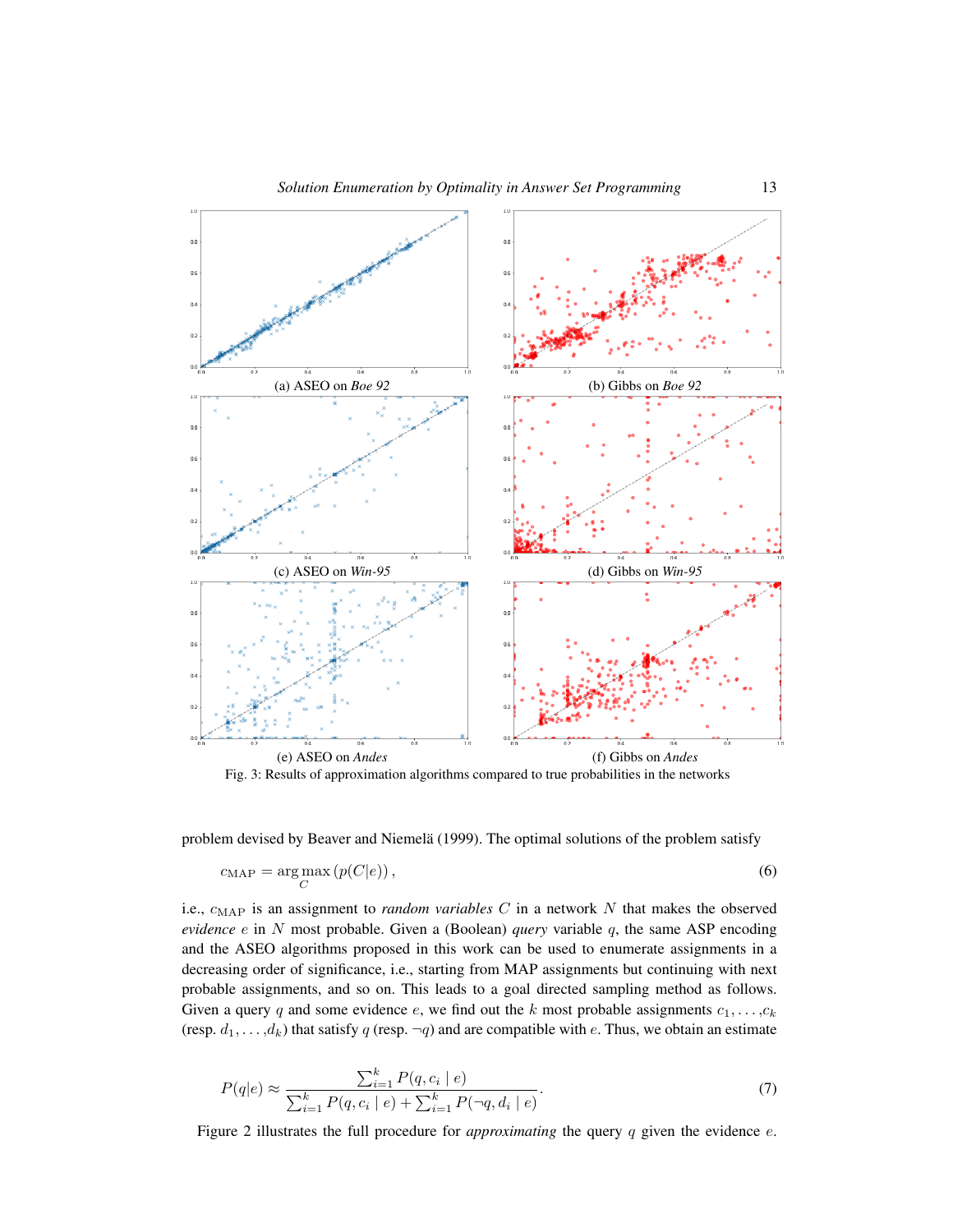<span id="page-13-1"></span>14 *J. Pajunen and T. Janhunen*

| Average distance |               |               |       |
|------------------|---------------|---------------|-------|
| <b>Algorithm</b> | <b>Boe 92</b> | Win-95        | Andes |
| <b>ASEO</b>      | 0.03          | 0.04          | 0.16  |
| Gibbs sampler    | 0.07          | 0.11          | 0.15  |
| Maximum error    |               |               |       |
| <b>Algorithm</b> | <b>Boe 92</b> | <b>Win-95</b> | Andes |
| <b>ASEO</b>      | 0.11          | 0.98          | 0.99  |
| Gibbs sampler    | 0.81          | 0.99          | 0.99  |

Table 3: Measured errors of approximations

First, for the sake of fair comparison with other sampling methods, the network is simplified using *d-separation* following Geiger et al. [\(1989\)](#page-15-18). Second, the input network is transformed into an ASP encoding for solving the respective MAP problem. Then, based on the given evidence e, the query q, and its negation  $\neg q$ , up to k most probable assignments are computed in order to approximate the probability  $p(q|e)$  in the sense of [\(7\)](#page-12-0). Then, we evaluate our ASEO-based sampling method using few publicly available BNs whose size varies from small to large (cf. Table [2\)](#page-11-2). The experiments are conducted by *randomly* picking a query variable and a set of evidence variables that represent 1 to 50% of the variables in the network in total. In what follows, we compare our sampling results to those obtained with a well-known native algorithm, viz. *Gibbs sampler* as provided in the *pyAgrum* library of Gonzales et al. [\(2017\)](#page-15-19). In this implementation, the sampler stops by determining the convergence of the approximation with  $\epsilon = 0.01$ .

In Fig. [3,](#page-12-1) the sampling results for the input networks are presented. To obtain the results we use Algorithm [1](#page-6-0) to conduct ASEO where the choice of the enumeration algorithm was based on better overall performance. In each image, true probabilities are mapped on the  $x$ -axis while the respective estimates are represented on the y-axis. Hence, the closer to the diagonal points are, the better approximations have been obtained. When looking at distributions, we observe that the ASEO-based approximations tend to be better on smaller networks while this is no longer obvious for the largest network *Andes*. As far as we can see, this is due to the fact that with larger networks there exists increasing number of assignments with an equal objective value (i.e., the same probability) and individual assignments having very low probability values. As a consequence, we do not get a good overview of the distribution of probabilities and the probabilities are far from the expected true ones as for the *Andes* network.

Table [3](#page-13-1) presents further qualitative results over approximations where *distances* to true probabilities are measured. The results of the table illustrate that ASEO-based sampling can be competitive even with known methods such as Gibbs sampler. However, when considering approximate reasoning task like Bayesian sampling, one should remember that there are highly optimized *exact* methods, such as that of Madsen and Jensen [\(1999\)](#page-15-20), to determine true probabilities fast.

#### 7 Discussion and Conclusion

<span id="page-13-0"></span>In this work, we address solution enumeration in the context of combinatorial optimization problems, the goal of which is to generate all optimal solutions to a given problem instance. As a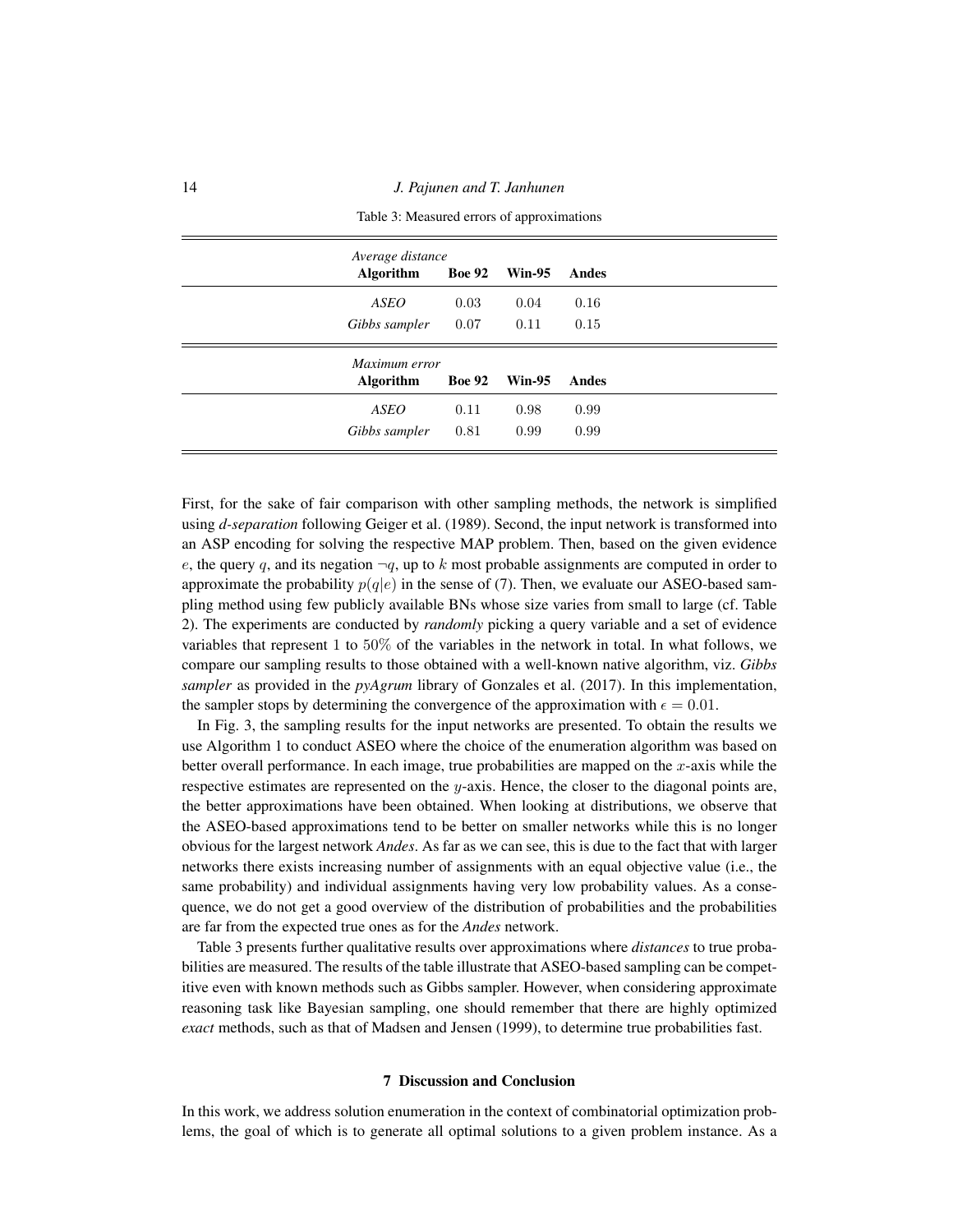novelty, we take also sub-optimal solutions into consideration and propose algorithms that are able to recursively enumerate next-best solutions until (i) all solutions or, alternatively, (ii) the best k solutions have been enumerated. Such a procedure realizes our concept of *solution enumeration by optimality* (SEO). Besides screening the computational cost of SEO, we present dedicated SEO algorithms geared toward answer set programming (ASP) where solutions are captured with answer sets. The resulting ASEO algorithms are implemented in Python [\(Pajunen](#page-15-21) [2020\)](#page-15-21) using the API of the *Clingo* solver and are put to the test in experiments. These algorithms generalize the ASO reasoning mode of *Clingo*. Moreover, we mention that the computation of k best solutions was considered in an experimental track of MaxSAT Evaluation run by Bacchus et al. [\(2020\)](#page-14-4), but the solutions enumerated were supposed to assign different values to literals involved in the objective function. Thus, such an enumeration differs from SEO up to  $k$  solutions.

The experimental evaluation comprises of two parts. First, we evaluate our ASEO algorithms on a number of optimization problems that have been used in ASP competitions. The results indicate the feasibility of ASEO in practice, enabling the exploitation of next-best solutions when solving optimization problems. This is good news from the perspective of Theorem [1](#page-4-0) which indicates that the remaining computational complexity does not necessarily decrease when excluding answer sets already enumerated. Second, we illustrate the potential of ASEO in approximating Bayesian inference. There is some resemblance to the approach of Chavira and Darwiche [\(2008\)](#page-15-17) based on weighted model counting. The difference is that the objective function derived from conditional probability tables guides the search toward the most relevant assignments for query evaluation. Ermon et al. [\(2013\)](#page-15-22) deploy *optimization oracles* for similar inference but in the presence of further constraints for uniformly distributing samples over the space of assignments. It is worth noting that Bayesian inference has been well studied and there are further good alternatives to ASEO. Our main objective is to demonstrate the new way of utilizing objective functions, effectively SEO, as means to reach the most significant solutions first.

As discussed in Section [4,](#page-5-0) our proof-of-concept implementations of ASEO are still suboptimal as they are essentially based on successive calls to ASO/ASE algorithms via an API. This prevents, e.g., the direct exploitation of nogoods learned during the subsequent invocations of the underlying enumeration algorithm. This observation suggests an obvious goal for future work: a native implementation of an ASEO *reasoning mode* in some state-of-the-art answer-set solver. To this end, we hope that our results make this goal attractive for developers.

*Acknowledgments.* The second author has been partially supported by the Academy of Finland projects ETAIROS (327352) and AI-ROT (335718).

#### References

- <span id="page-14-2"></span>ALVIANO, M., FABER, W., AND GEBSER, M. 2015. Rewriting recursive aggregates in answer set programming: back to monotonicity. *Theory Pract. Log. Program. 15,* 4-5, 559–573.
- <span id="page-14-4"></span>BACCHUS, F., BERG, J., JÄRVISALO, M., AND MARTINS, R. 2020. MaxSAT evaluation. [https:](https://maxsat-evaluations.github.io/2020/topk.html) [//maxsat-evaluations.github.io/2020/topk.html](https://maxsat-evaluations.github.io/2020/topk.html).
- <span id="page-14-3"></span>BEAVER, H. AND NIEMELÄ, I. 1999. Finding MAPs for belief networks using rule-based constraint programming. *Arpakannus*.
- <span id="page-14-0"></span>BIERE, A., HEULE, M., VAN MAAREN, H., AND WALSH, T. 2009. *Handbook of Satisfiability*. Frontiers in Artificial Intelligence and Applications, vol. 185. IOS Press.
- <span id="page-14-1"></span>BOMANSON, J., GEBSER, M., AND JANHUNEN, T. 2014. Improving the normalization of weight rules in answer set programs. In *Proc. of JELIA'14*. Springer, 166–180.